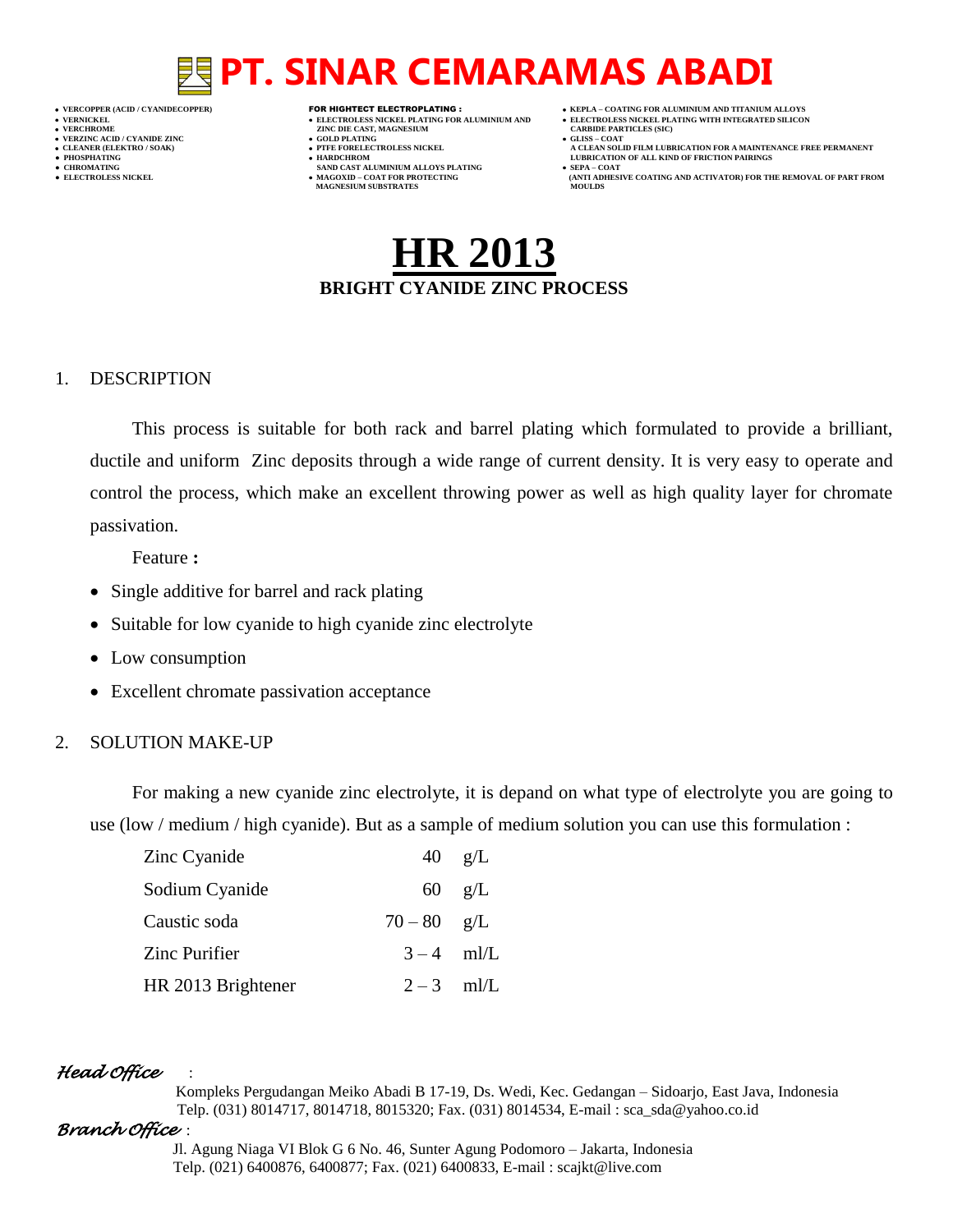## **PT. SINAR CEMARAMAS ABADI**

### **VERZINC ACID / CYANIDE ZINC GOLD PLATING GLISS – COAT**

- 
- 

- **VERFORM ZINC DIE CAST, MAGNESIUM CARBIDE PARTICLES (SIC)**<br> **CARBIDE PARTING**
- 
- 
- **● CHROMATING SAND CAST ALUMINIUM ALLOYS PLATING SEPA – COAT • MAGOXID – COAT FOR PROTECTING<br>MAGNESIUM SUBSTRATES**
- **VERCOPPER (ACID / CYANIDECOPPER)** FOR HIGHTECT ELECTROPLATING :  **KEPLA – COATING FOR ALUMINIUM AND TITANIUM ALLOYS**
- **VERNICKEL ELECTROLESS NICKEL PLATING FOR ALUMINIUM AND ELECTROLESS NICKEL PLATING WITH INTEGRATED SILICON**
	-
- **CLEANER (ELEKTRO / SOAK) PTFE FORELECTROLESS NICKEL A CLEAN SOLID FILM LUBRICATION FOR A MAINTENANCE FREE PERMANENT ● PHOSPHATING HARDCHROM LUBRICATION OF ALL KIND OF FRICTION PAIRINGS** 
	- **ELECTROLESS AND ACTIVATOR) FOR THE REMOVAL OF PART FROM (ANTI ADHESIVE COATING AND ACTIVATOR) FOR THE REMOVAL OF PART FROM**

#### 3. OPERATION CONDITION :

|                 | Barel                       | Rack                      |
|-----------------|-----------------------------|---------------------------|
| Current density | $0.5 - 2$ A/dm <sup>2</sup> | $2 - 5$ A/dm <sup>2</sup> |
| Voltage         | $10 - 15$ Volt              | $2 - 5$ Volt              |
| Temp            | $20 - 40$ oC                | $20 - 40$ oC              |
| Agitation       | Anode / Cathode Area        | Cathode movement          |

Please pay attention that the required current density and voltage is depends on electrolyte type and electrolyte composition, as well as the brightener consumption will increase due to increasing the electrolyte temp

Using High purity Zinc (special high grade 99.99) is absolutely recommended for having trouble free plating.

Anode / cathode area should be adjusted through desired Zinc content and maintain proper ration, as well as this possible to use steel anode in the same time with Zinc anode to keep the zinc content by changing the ratio of Zinc anode to steel anode in high temp workingsolution (specially in summer time)

The color of the anode film can be used as a rough guide for anode are which is needed (if you are sure using the right current density) very dark film on zinc znode decrease anode area no film, bright zinc increase anode area.

#### *Head Office* :

 Kompleks Pergudangan Meiko Abadi B 17-19, Ds. Wedi, Kec. Gedangan – Sidoarjo, East Java, Indonesia Telp. (031) 8014717, 8014718, 8015320; Fax. (031) 8014534, E-mail : sca\_sda@yahoo.co.id

#### *Branch Office* :

 Jl. Agung Niaga VI Blok G 6 No. 46, Sunter Agung Podomoro – Jakarta, Indonesia Telp. (021) 6400876, 6400877; Fax. (021) 6400833, E-mail : scajkt@live.com